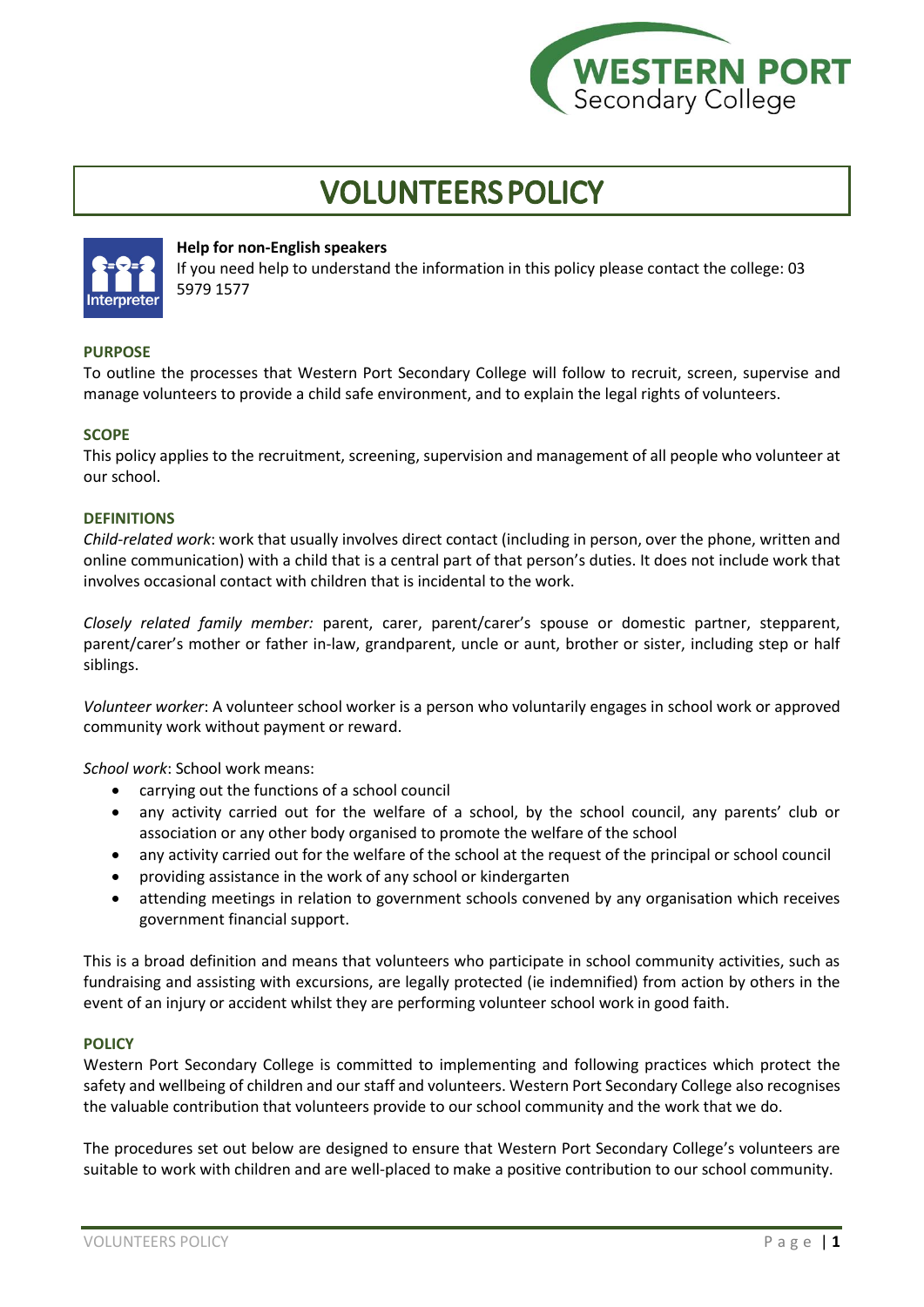

## **Becoming a volunteer**

Members of our school community who would like to volunteer are encouraged to contact the college on 5979 1577 and speak with the Principal or Assistant Principal.

At times the college calls for volunteers via its website and social media platforms.

**Suitability checks including Working with Children** To ensure that we are meeting our legal obligations under the *Worker Screening Act* and the Child Safe Standards, Western Port Secondary College is required to undertake suitability checks which in most cases will involve asking for evidence of a Working With Children (WWC) Clearance and may also involve undertaking reference, proof of identity and work history involving children checks.

Where prospective volunteers are required under the law and this policy to have a WWC Clearance, the principal has the discretion to accept evidence of a WWC check application in order to commence volunteer work, provided the volunteer provides the school with evidence of the application outcome (clearance or exclusion) as soon as practicable after the applicant receives it"

Considering our legal obligations, and our commitment to ensuring that Western Port Secondary is a child safe environment, we will require volunteers to obtain a WWC Clearance and produce their valid card to the Assistant Principal or Principal or delegate who has been their main liaison for verification in the following circumstances:

- **Volunteers who are not parent/family members** of any student at the school if they are engaged in child-related work regardless of whether they are being supervised
- **Parent/family volunteers** who are assisting with any classroom or school activities involving direct contact with children in circumstances where the volunteer's child is **not** participating, or does not ordinarily participate in, the activity
- **Parent/family volunteers** who assist with excursions (including swimming), camps and similar events, regardless of whether their own child is participating or not
- **Parent/family volunteers** who regularly assist in school activities, regardless of whether their own child is participating or not
- **Parent/community School Council members** sitting on School Council with student School Council members, regardless of whether their own child is a student member or not.

In addition, depending on the nature of the volunteer work, our school may ask the volunteer to provide other suitability checks at its discretion (for example, references, work history involving children and/or qualifications). Proof of identity may also be required in some circumstances.

#### **Non child-related work**

On some occasions, parents and other members of the school community may volunteer to do work that is not child-related. For example volunteering on the weekend for gardening, maintenance, working bees, parents and friends club coordination, school council, participating in sub-committees of school council, fete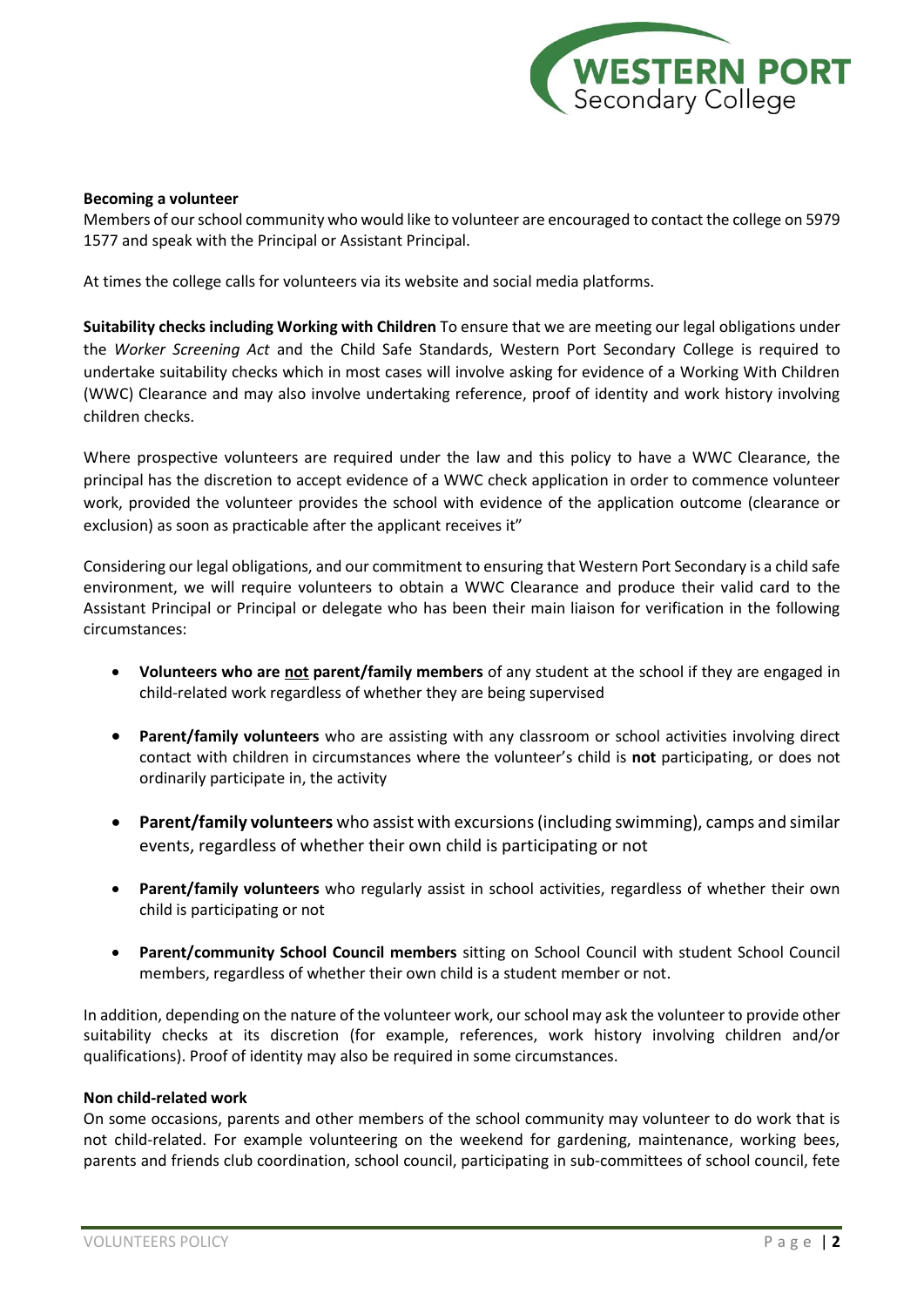![](_page_2_Picture_0.jpeg)

coordination, other fundraising groups that meet in the evenings during which children will not be, or would not reasonably be expected to be, present.

Volunteers for this type of work are not required to have Working with Children Clearance or other suitability checks as they are not engaged in child-related work and children are not generally present during these activities. However, Western Port Secondary reserves the right to undertake suitability checks, including proof of identity and Working with Children Clearance, at its discretion if considered necessary for any particular activities or circumstances.

## **Management and supervision**

Volunteer workers will be expected to comply with any reasonable direction of the principal (or their nominee). This will include the requirement to follow our school's policies, including, but not limited to our Child Safety Policy, our Child Safety Code of Conduct and our Statement of Values and School Philosophy. Volunteer workers will also be expected to act consistently with Department of Education and Training policies, to the extent that they apply to volunteer workers, including the Department's policies relating to Equal Opportunity and Anti-Discrimination, Sexual Harassment and Workplace Bullying.

The principal has the discretion to make a decision about the ongoing suitability of a volunteer worker and may determine at any time whether or not a person is suitable to volunteer at Western Port Secondary College.

Western Port Secondary College will provide any appropriate induction and/or training for all volunteer workers. The principal (or their nominee) will determine what induction and/or training is necessary depending on what type of work the volunteer will be engaged in.

All volunteers will be provided induction in relation to Western Port Secondary College's child safety practices, including reporting obligations and procedures. Our school has a Child Safety Reporting Obligations Policy which all staff and volunteers should be aware of. The principal (or their nominee) will determine what induction and/or training is necessary depending on what type of work the volunteer will be engaged in.

The principal (or their nominee) will determine what supervision, if any, of volunteers is required for the type of work being performed.

## **Compensation**

## *Personal injury*

Volunteer workers are covered by the Department of Education and Training's Workers Compensation Policy if they suffer personal injury in the course of engaging in school work.

## *Property damage*

If a volunteer worker suffers damage to their property in the course of carrying out school work, the Minister (or delegate) may authorise such compensation as they consider reasonable in the circumstances. Claims of this nature should be directed to the principal who will direct them to the Department's Legal Division. *Public liability insurance*

The Department of Education and Training's public liability insurance policy applies when a volunteer worker engaged in school work is legally liable for:

- a claim for bodily injury to a third party
- damage to or the destruction of a third party's property.